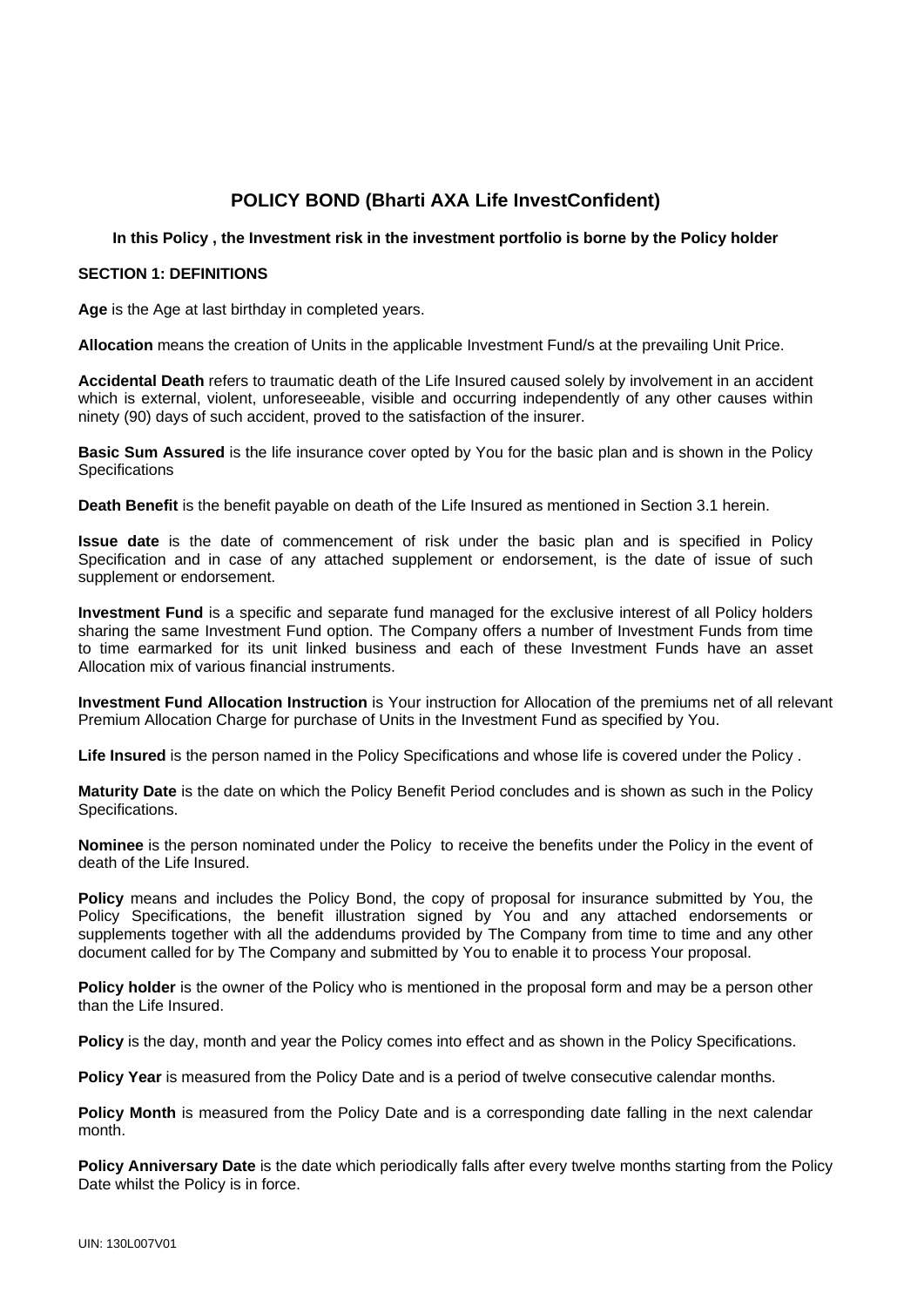**Policy Charges** are the charges associated with the Policy and as detailed in Section 7 of the Policy Bond.

**Policy Fund Value** is the value of the aggregate number of outstanding Units any day in each Investment Fund allocated under this Policy multiplied by their respective Unit Price applicable as on that day.

**Policy Benefit Period** is the number of Policy Years for which the Policy continues, starting from the Policy Date and ending on the Maturity Date and is mentioned in the Policy Specifications.

**Policy Specifications** is the cover page to the Policy containing amongst others, the brief description of the Policy, the Policy holder, and forms part of the Policy Bond.

**Single Premium** is the premium for the basic product, payable by You in a lumpsum before the Policy comes into effect.

**Switch** is the facility allowing the Policy holder to change the investment pattern by moving from one Investment Fund to other Investment Fund(s) amongst the Investment Funds offered under the Policy.

**Sum Assured** is the sum of Basic Sum Assured and Top up Sum Assured.

**The Company** means Bharti AXA Life Insurance Company Limited.

**Top Up Premium** is the additional amount of premium that may be paid by You whilst the Policy is in force

**Top up Sum Assured** is the Sum Assured linked to the top premiums paid by You and shall be shown separately in the addendum to the Policy Specifications as and when Top Up Premium is paid. Top up Sum Assured shall stand increased by an amount equal to 125 percent of every Top Up Premium paid during the Policy Benefit Period.

**Unit** is a portion or a part of the underlying Investment Fund purchased from the Premiums under the Policies.

**Unit Price** is the value per Unit of each Investment Fund calculated in accordance with Section 5.4.

**Valuation Date** is the date on which the Unit Price of the Investment Fund is determined in accordance with the Valuation provisions of this Policy and as mentioned in Section 5.4

**You/Your/Yours** is and refers to the Policy holder as mentioned in the proposal form

# **SECTION 2: GENERAL PROVISIONS**

#### **2.1 Product Description**

"Bharti AXA Life InvestConfident" is the name of the Single Premium payment, unit linked insurance product. Unit linked insurance products are different from traditional insurance products.

This is a Non Participating Policy , ie:- the Policy does not provide for participation in the distribution of surplus or profits that may be declared by The Company.

The benefits payable under the Policy are linked to the Investment Fund/s and the respective Investment Fund performance. Being a unit linked Policy , the Policy holder has the option to allocate the Single Premium and Top Up Premium, if any, among one or more of the Investment Fund(s) as per the conditions of the Policy . You may choose to allocate the premium among a maximum number of Investment Funds at any time during the Policy Benefit Period which is currently limited to five.

Only a duly authorised officer of The Company has the power to change the Policy as per the request of the Policy holder. Neither an agent nor anyone other than a duly authorised officer of The Company has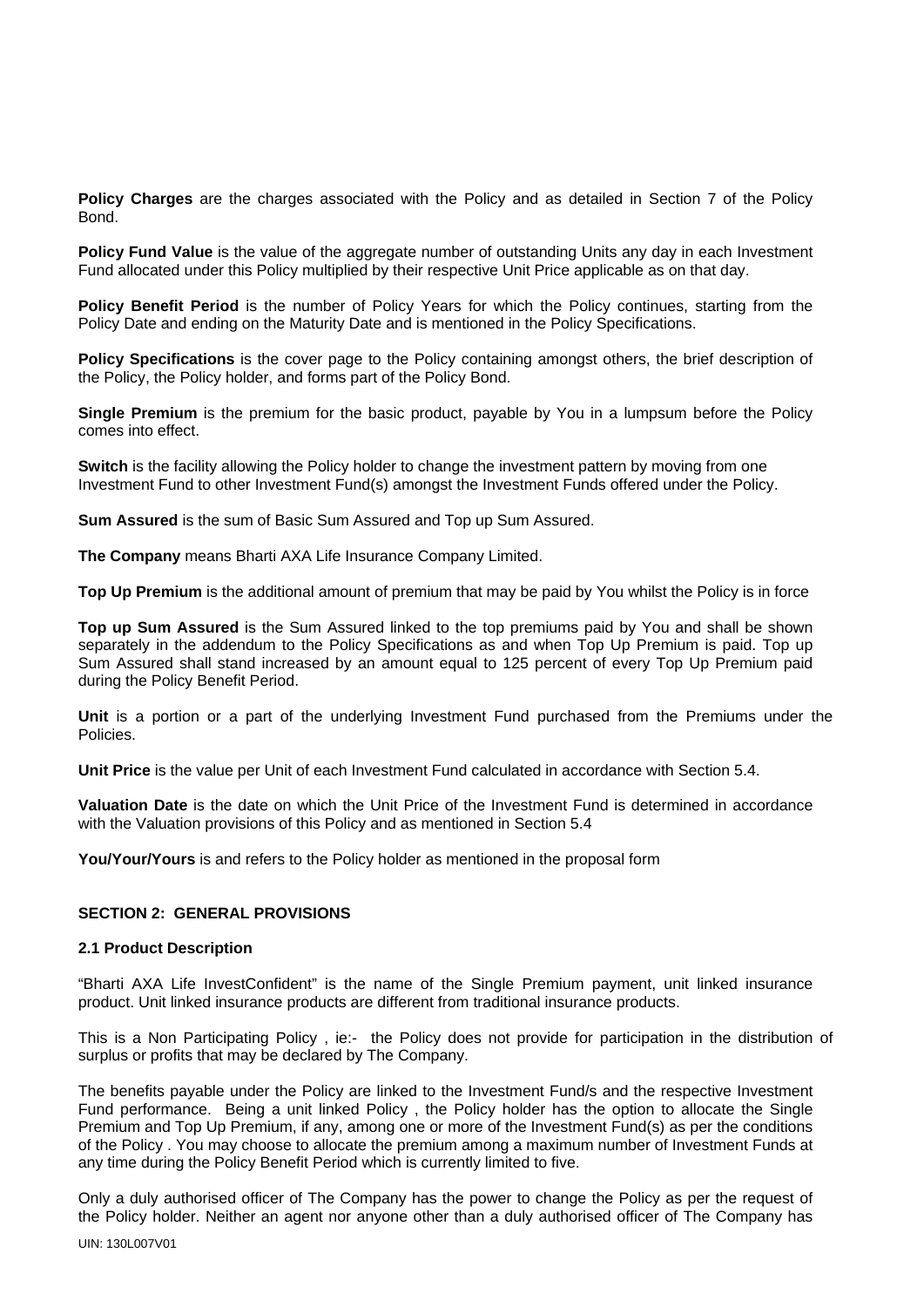the power to waive any of the rights or requirements of the Policy .

 The name of the product/investment fund(s) does not in any way indicate the quality/performance of the product/fund(s), its future prospects or returns.

#### **2.2 Assignment**

The Policy holder can assign the Policy to another person and in that event the Policy holder will be referred to as Assignor and the person to whom the Policy is assigned will be referred to as the Assignee. Assignment of the Policy requires satisfactory written notice in the form specified by The Company accompanied by the original Policy Bond to be sent to The Company at its office. The assignment would either be endorsed upon the Policy Bond or documented by a separate instrument, signed in either case by the Assignor stating specifically the fact of the assignment. The Company will not express any opinion on the validity or legality of the Assignment. Assignment can be done only for the entire Policy . Assignment shall automatically cancel a nomination

#### **2.3 Nomination**

Where the Policy holder is also the Life Insured, the Policy holder may at any time before the Policy matures, nominate a person/(s) as a Nominee to receive the Death Benefits in the event of the death of the Life Insured before maturity. Where such Nominee is a minor, the Policy holder may also appoint any person who is a major (also referred to as "Appointee"), to so receive the benefits under the Policy while the Nominee is a minor. The Company shall not recognise a nomination or a change in nomination for the Policy , until it receives a written notice of the nomination or change in the specified nomination form from the Policy holder at its office. The Company will not express any opinion on the validity or legality of the nomination. Policy holder can make a nomination only with regard to the entire Policy . If no Nominee is alive at the time of death of the Life Insured, the Policy holder's estate shall be deemed to be the Nominee.

Where the Policy holder and Life Insure dare different persons, the Policy holder or Policy holder's estate as the case may be, shall be entitled to receive the Death Benefits in the event of death of the Life Insured.

#### **2.4 Suicide Exclusion**

If the Life Insured under the Policy , whether medically sane or insane, commits suicide, within one year of the Issue date the Policy shall be void and The Company will only be liable to pay the Policy Fund Value as on the date following the intimation of death.

#### **2.5 Validity**

The Policy holder and the Life Insured under the Policy have an obligation to disclose every fact material to the assessment of the risk for issuance of the Policy. Failure to disclose or misrepresentation of a material fact, will allow The Company to deny any claim, subject to the provisions of Section 45 of the Insurance Act, 1938 .

As per Section 45 of the Act, no Policy of life insurance effected before the commencement of this Act shall after the expiry of two years from the date of commencement of the Act and Policy of life insurance effected after the coming into force of the Act shall, after the expiry of two years from the date on which it was effected be called in question by an Insurer on the ground that the statement made in the proposal or in any report of a medical officer, or referee, or friend of the Life Insured, or in any document leading to the issue of the Policy , was inaccurate or false, unless the Insurer shows that such statement was on a material matter or suppressed facts which it was material to disclose and that it was fraudulently made by the Life Insured and that the Life Insured knew at the time of making it that the statement was false or that it suppressed facts which were material to disclose.

Provided that nothing in this section shall prevent the Insurer from calling for proof of Age at any time if it is entitled to do so and no Policy shall be deemed to be called in question merely because the terms of the Policy are adjusted on subsequent proof that the Age of the Life Insured was incorrectly stated in the application.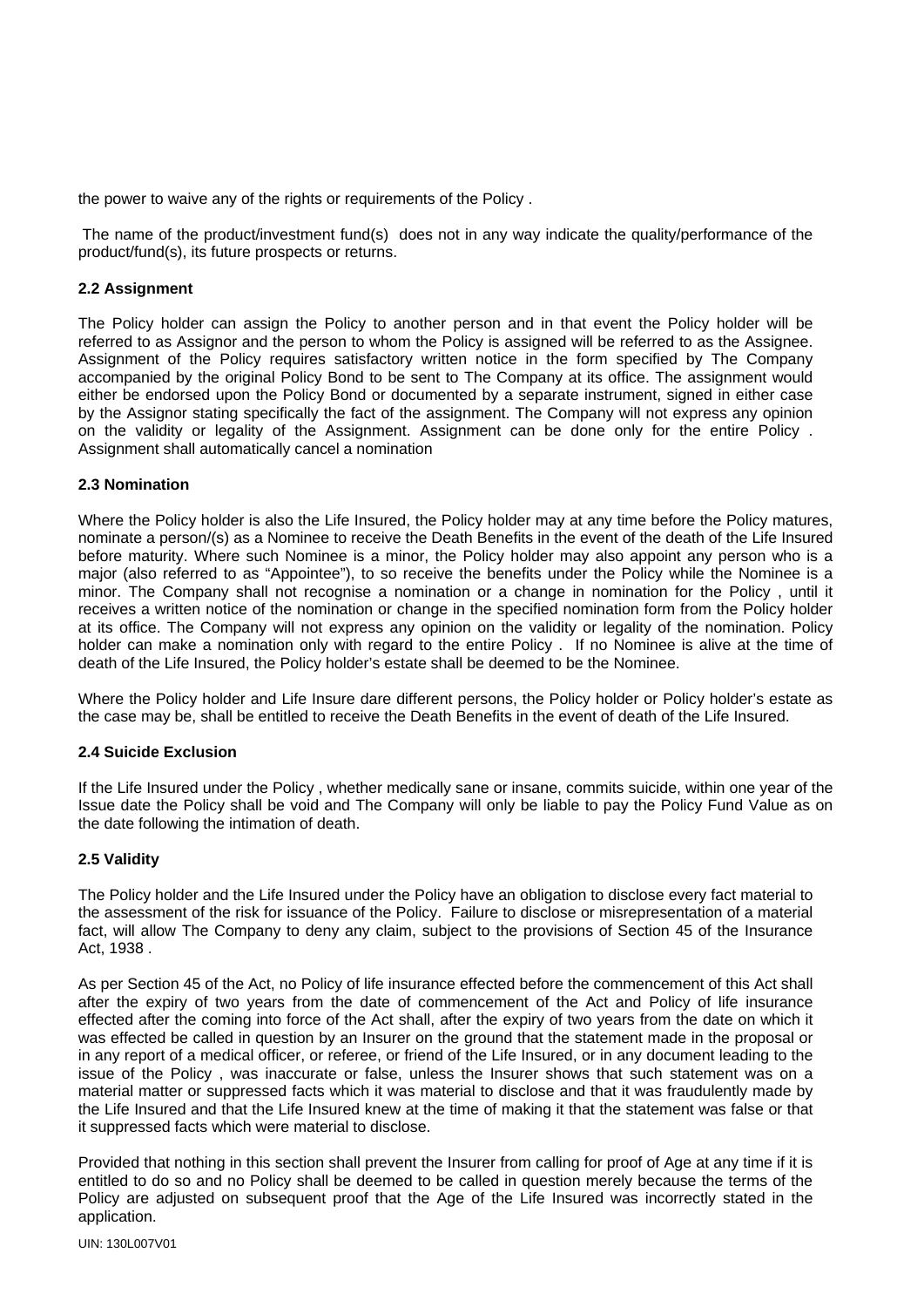# **2.6 Misstatement of age or gender**

The charges payable under the Policy, more specifically mentioned under Section 7, have been calculated on the basis of the age and / or gender of the Life Insured as declared in the proposal form.

Without prejudice to The Company's other rights and remedies including those under the Insurance Act, 1938, if the age or gender of the Life Insured has been misstated or incorrectly mentioned, then the Company will determine the Policy Charges as described in Section 7, using the correct age and gender. This may be done in any of the following manner:

- (a) If the correct age is higher than the age declared in the proposal form, the Policy Charges payable under the Policy shall be altered corresponding to the correct age of the Life Insured from the Policy Date and the Proposer / Life Insured shall pay to The Company, the difference between the Policy Charges charged at such lower rate (more specifically mentioned under Section 7) and such re-calculated higher rate retrospectively from the Policy Date.
- **(**b) If the correct age of the Life Insured is lower than the age declared in the proposal form, the Policy Charges payable under the Policy shall be altered corresponding to the correct age of the Life Insured from the Policy Date and The Company may adjust the difference by adding Units corresponding to the difference between the Policy Charges charged at such higher rate and the Policy Charges chargeable at such re-calculated lower rate retrospectively from the Policy Date.

. Notwithstanding the above The Company may terminate the Policy and refund the Surrender Value if the Life Insured's correct date of birth/age is such as would have made him/her uninsurable

#### **2.7 Primary claim documents**

The Company would require the following primary documents in support of a claim to enable processing of the claim under the Policy :

- For Surrender/Maturity Benefit: the original Policy Bond;
- For Death Benefit:
	- Original Policy Bond;
		- Death Certificate of the Life Insured; and
		- Claimant's Statement

The Company is entitled to call for additional documents based on the conditions among others the duration of the Policy and the circumstances of the death, accident or illness.

# **2.8 Notice**

Any notice to be given to You under the Policy will be issued by post or electronic mail or telephone facsimile transmission to Your updated address/es in the records of The Company and is deemed to have been received by You within three business days after such dissemination. Any such notice will run from the time You are deemed to have received such notice.

#### **2.9 Free look option**

If You disagree with any of the terms and conditions of the Policy, You have the option to return the original Policy Bond alongwith a letter stating reasons for the objection within 15 days of receipt of the Policy Bond ("the free look period"). The Policy will accordingly be cancelled and an amount equal to the sum of Premium Allocation Charge, Policy Administration Charge, Mortality Charge, deducted from the Policy Fund Value and the Policy Fund Value less stamp duty and underwriting expenses incurred by The Company, will be refunded to the Policyholder. All the rights under the Policy shall stand extinguished immediately on the cancellation of the Policy under the Free Look Option.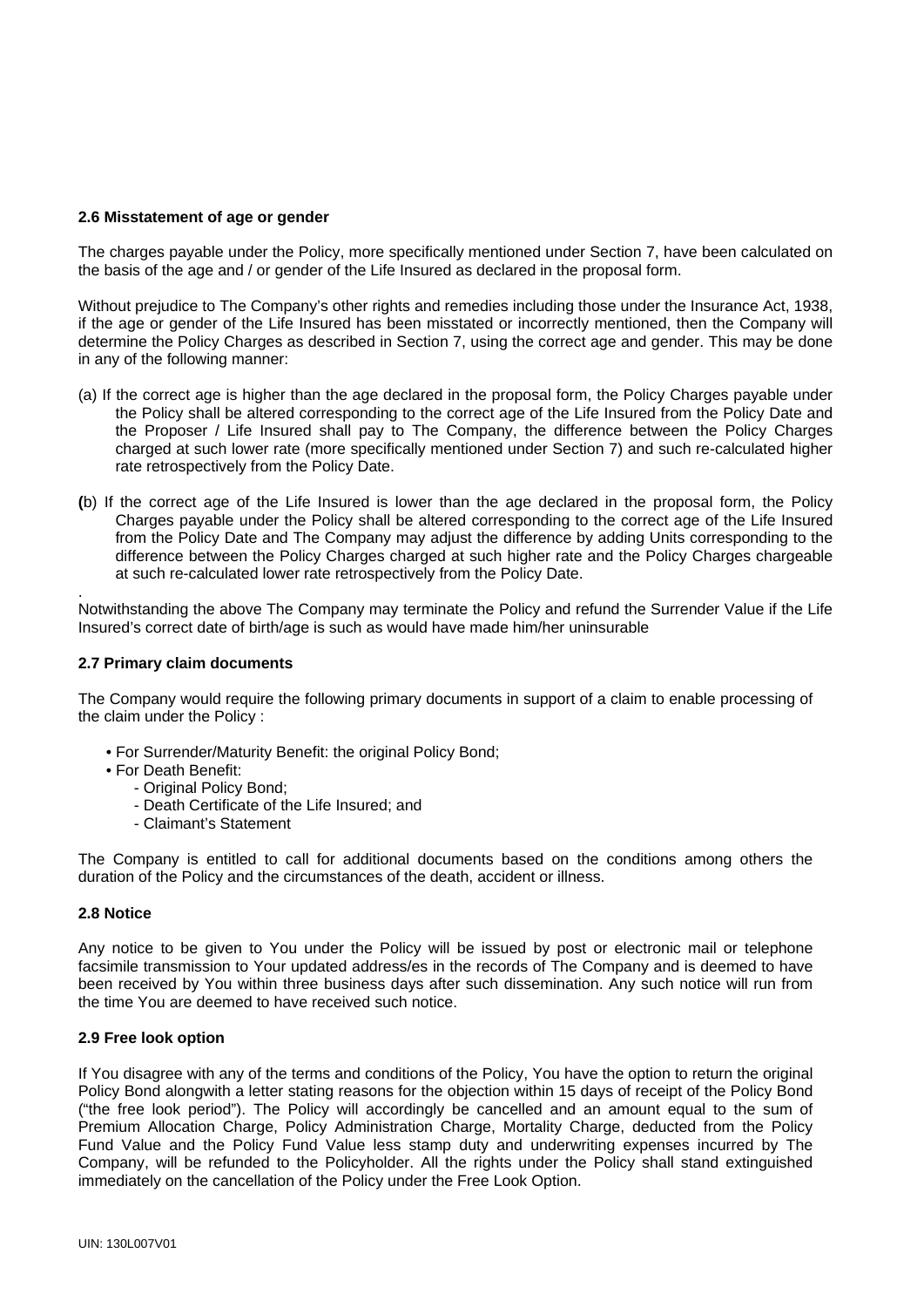# **SECTION 3: POLICY BENEFITS**

# **3 .1 Death Benefit**

3.1.1 On admission of claim upon death of the Life Insured, during the Policy Benefit Period, Death Benefit payable to the Nominee will be as follows:-

First Policy Year – Higher of a) 25% of Basic Sum Assured; or b) Policy Fund Value Second Policy Year – Higher of a) 75% of Basic Sum Assured plus Top up Sum Assured; or b) Policy Fund Value

Third Policy Year onwards – Higher of

 a) Basic Sum Assured plus Top up Sum Assured less all withdrawals made in accordance with the Partial Withdrawal (other than made out of Top Up Premium) section in the last 24 months preceding the death of Life Insured; or

- b) Policy Fund Value
- 3.1.2 Provided that where the death of the Life Insured takes place before the Policy Anniversary Date immediately after the Life Insured attaining the Age of five years, only the Policy Fund Value shall be payable to the Policy holder.
- 3.1.3 In the event of the death of the Life Insured between Ages 18 and 65 years, caused due to an accident, provided the Policy is in effect, The Company shall pay an additional amount equal to three times the Basic Death Benefit applicable at the time of death of the Life Insured, subject to a maximum Accidental Death benefit of Rs.5,00,000. The total Accidental Death benefit payable to the Life Insured across all policies issued under " Bharti AXA Life InvestConfident" shall however not exceed Rs.10,00,000. The total Accidental Death benefit shall be paid in addition to the death benefit referred to in Section 3.1.

The payment of Death Benefit is made by cancellation of the outstanding Units under the Policy . For the cancellation of Units, the applicable Unit Price would be in accordance with the provisions contained in Section 6.2

#### **Exclusions for Accidental Death:**

The Policy holder shall not be entitled to any benefits for death, directly or indirectly due to or caused, occasioned, accelerated or aggravated by any of the following:

• Suicide or self inflicted injury, whether the Life Insured is medically sane or insane.

 • War, terrorism, invasion, act of foreign enemy, hostilities, civil war, martial law, rebellion, revolution, insurrection, military or usurper power, riot or civil commotion. War means any war whether declared or not.

 • Service in the armed forces, or any police organization, of any country at war or service in any force of an international body.

• Committing an assault, a criminal offence, an illegal activity or any breach of law.

 • Taking or absorbing, accidentally or otherwise, any intoxicating liquor, drug, narcotic, medicine, sedative or poison, except as prescribed by a licensed doctor other than the Life Insured.

 • Participation in aviation other than as a fare-paying passenger in an aircraft that is authorized by the relevant regulations to carry such passengers between established aerodromes.

• Taking part or practicing for any hazardous hobby, pursuit or any race.

 • Hazardous occupations including but not exclusive to mining, deep-sea fishing, forestry, scuba diving.

• Bodily or mental infirmity or any disease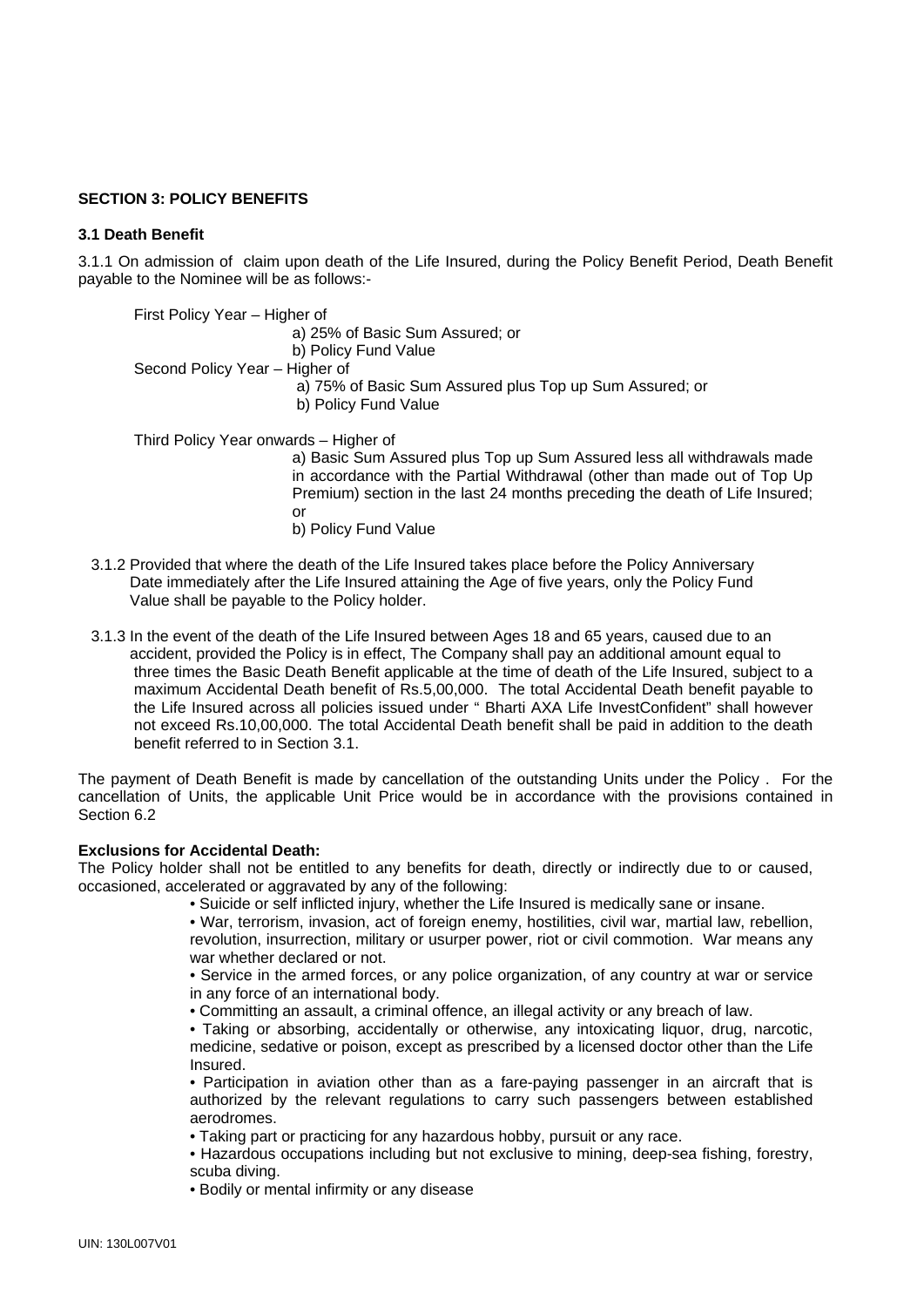The payment of Death Benefit is made by cancellation of the outstanding Units under the Policy . For the cancellation of Units, the applicable Unit Price would be in accordance with the provisions contained in Section 6.2

# **3.2 Maturity Benefit**

Subject to the Policy being in effect, the Policy shall mature on the Maturity Date and the Policy Fund Value as on that date shall be payable to You.

# **3.3 Special Additions**

Subject to the Policy being in effect, Special Additions will be credited to the Policy Fund Value as per the table below. This Allocation is done by creation of additional Units across the Investment Funds in the same proportion as the Investment Fund Allocation instruction then in effect for the Policy . The Special Addition would be as follows:

| <b>Policy Anniversary Date falling in</b>                                       | Special Additions as % of Average<br><b>Policy Fund Value</b> |
|---------------------------------------------------------------------------------|---------------------------------------------------------------|
| Fifth Policy Year                                                               | 1.5%                                                          |
| Tenth Policy Year and thereon every<br>five Policy Years till the Maturity Date | 2.0%                                                          |

The Average Policy Fund Value is equal to the average of the Policy Fund Values as on the last date of each of the preceding 36 months.

### **3.4 Partial Withdrawal of Units**

The Policy holder has the option to apply for Partial Withdrawal of money from the Policy Fund Value in the specified form, at any time after the completion of three Policy Years, provided the Policy is in force. This Partial Withdrawal shall be subject to prevalent administrative rules regarding minimum and maximum withdrawal amounts. The current limit on the minimum withdrawal is Rs.10,000 and the minimum Policy Fund Value after the Partial Withdrawal should not be less than Rs.25,000. Partial withdrawal in the 4th and 5th Policy Year will attract a surrender charge on the amount being withdrawn as specified in Section 7.5.

In a Policy Year, You can request for Partial Withdrawals as may be required, subject to the minimum limit of Partial Withdrawal and the minimum limit of Policy Fund Value post such Partial Withdrawal. You may make two Partial Withdrawals in a Policy Year free of charge. Every subsequent Partial Withdrawal in a Policy Year is subject to a charge as mentioned in Section 7.

For Partial Withdrawal, the cancellation of Units shall first be done from the Policy Fund Value corresponding to the Top Up Premiums paid till then subject to the Top Up Premium having been invested for three completed Policy Years from the date of payment of such Top Up Premium. This condition will however not apply if the Top Up Premium is paid during the last three years of the Policy Benefit Period.

In case the Life Insured is a minor, the facility of Partial Withdrawal from the Policy can only be availed once the Life Insured has attained an Age of 18 years.

#### **3.5 Full Withdrawal of Units (Policy Surrender)**

The Policy holder has the option to apply for surrender of the Policy . Surrender of the Policy shall terminate the Policy and extinguish all Your rights, benefits and interests in the Policy .

Surrender Value is at all times equal to the Policy Fund Value less Surrender Charge applicable for the Policy Year on the date of request of surrender. Please refer Section 7.5 for Surrender Charges

Policy can be surrendered only after the completion of three Policy Years.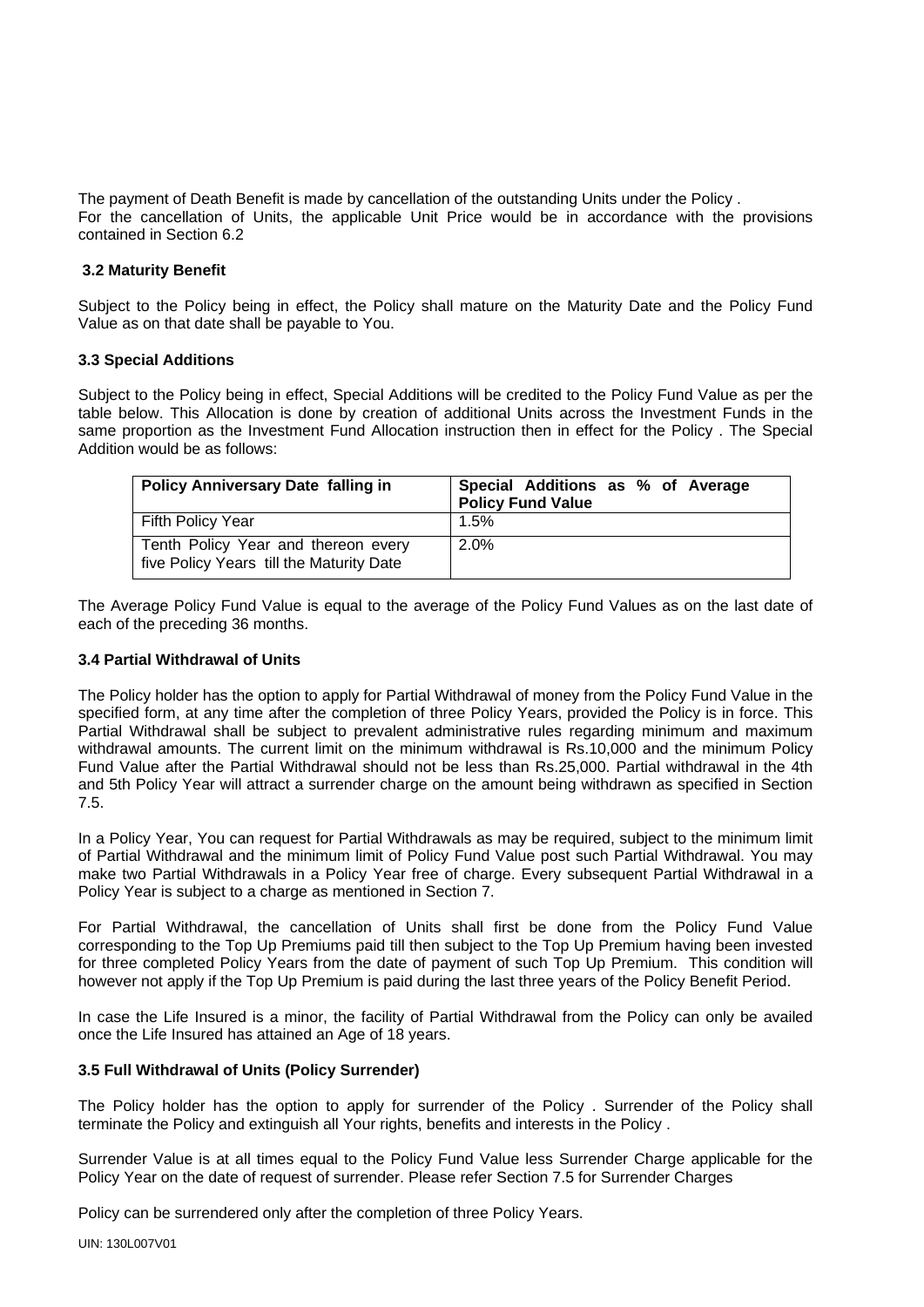#### **SECTION 4: POLICY PREMIUMS**

- **4.1** Single Premium is shown in the Policy Specifications as the premium paid by the You alongwith the proposal for insurance.
- **4.2** The Single Premium received by The Company (net of the relevant Premium Allocation Charge) is used to create Units in the relevant Investment Funds for Allocation to the Policy Fund in accordance with the Investment Fund Allocation Instruction. The Units will be created on the Valuation Dates of the relevant Investment Fund/s as per the provisions of Section 6.
- **4.3** Top Up Premium received by The Company (net of the relevant Premium Allocation Charge) will be used to create Units in the relevant Investment Funds for Allocation to the Policy Fund in accordance with the Fund Allocation Instruction. At any time during the Policy Benefit Period, after the completion of one Policy Year, You may in addition to the Single Premium, apply for payment of Top Up Premium in the specified form, subject to the following conditions:
	- a. The Policy is in effect; and
	- b. Sum of all Top Up Premiums in a given Policy Year does not exceed an amount equivalent to the Single Premium.

As per the applicable administrative rules of The Company, the minimum amount of Top Up Premium is Rs.10,000

The creation of Units with the Top Up Premium (net of the relevant Policy Charges) in the relevant Investment Funds will be made in accordance with the Investment Fund Allocation Instruction for that particular Top Up Premium. The Units will be created on the Valuation Dates of the relevant Investment Funds as per the provisions mentioned in Section 6

Where the instruction for the Investment Fund Allocation is not received for the Top Up Premium, the investment Allocation shall be made in accordance with the Investment Fund Allocation then in effect for the Single Premium.

Top Up Premium is subject to a lock in period of three years from the date of making such a Top Up Premium for Partial Withdrawals. However this condition of the minimum lock in period will not apply if the Top Up Premium is paid during the last three years of the Policy Benefit Period.

#### **SECTION 5: INVESTMENT FUNDS**

- **5.1** The Company holds legal and beneficial interests in the assets of each Investment Fund and has sole discretion on the investment and the management of each Investment Fund within the defined asset portfolio Allocation as set out under section 5.2. The five Investment Funds currently offered under the Policy by The Company are - Growth Opportunities Fund Grow Money Fund, Save'n' grow Money Fund, Steady Money Fund and Safe Money Fund.
- **5.2** The Company will manage the investment mix of each of the Investment Fund according to the following indicative schedule:

|                                    | <b>Investment Fund Options</b>      |                    |                      |                           |                    |
|------------------------------------|-------------------------------------|--------------------|----------------------|---------------------------|--------------------|
|                                    | <b>Growth Opportunities</b><br>Fund | Grow Money<br>Fund | Steady<br>Money Fund | Save'n'grow<br>Money Fund | Safe Money<br>Fund |
| Listed equities                    | 80%-100%                            | 80%-100%           | N.A.                 | $0\% - 60\%$              | N.A.               |
| Government bonds and<br>securities | N.A.                                | N.A.               | 20%-80%              | $0\% - 40\%$              | 0%-60%             |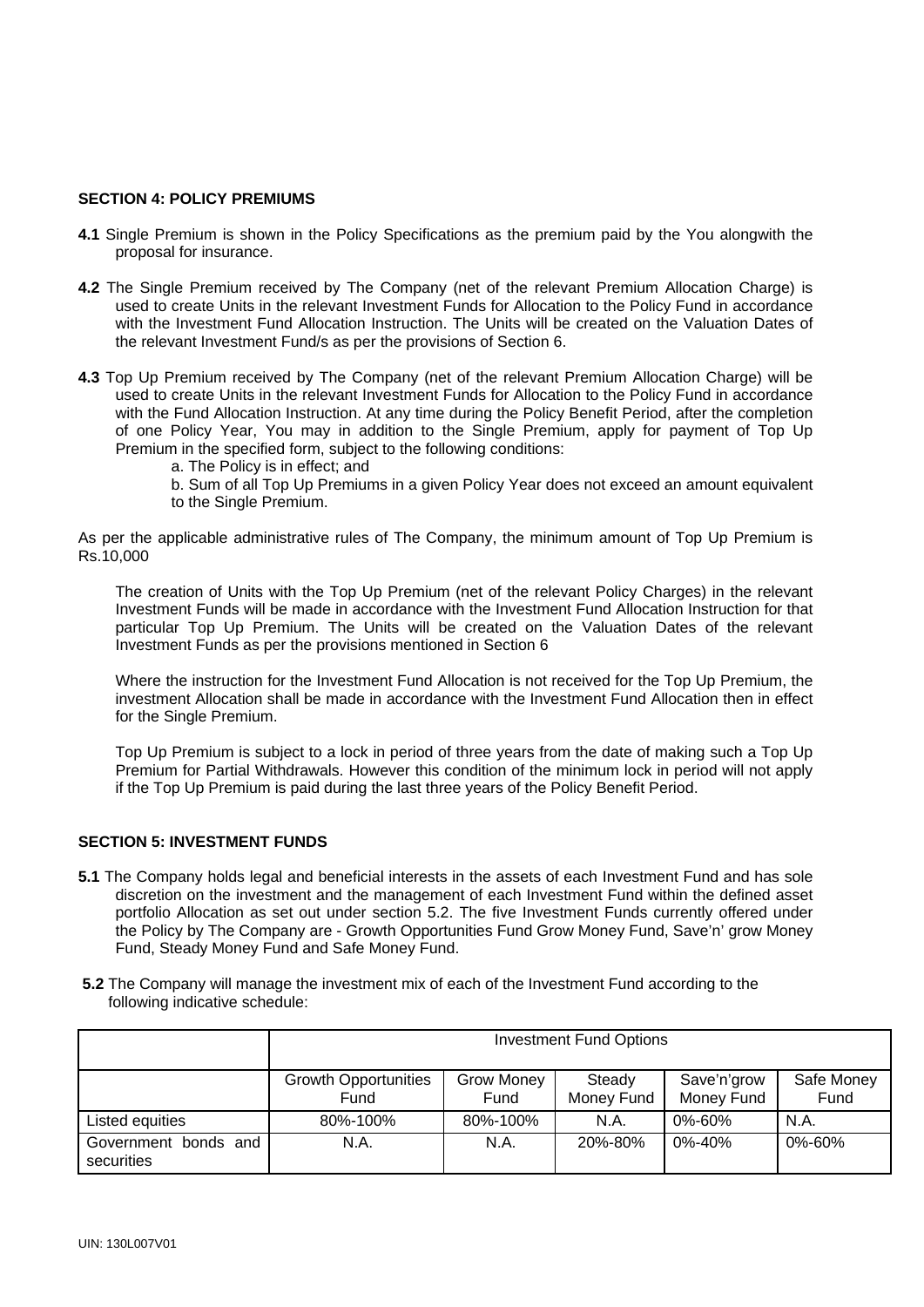| Corporate bonds rated<br>AA or above or any other<br>equivalent rating<br>bv<br>CRISIL or any other<br>approved rating agency<br>and Bank Deposits | N.A.      | N.A.         | 20%-80%      | 0%-50%       | $0 - 60%$ |
|----------------------------------------------------------------------------------------------------------------------------------------------------|-----------|--------------|--------------|--------------|-----------|
| Cash and money market<br>securities                                                                                                                | $0 - 40%$ | $0\% - 40\%$ | $0\% - 40\%$ | $0\% - 40\%$ | $0 - 40%$ |

# **5.3 Investment Objectives of the Investment Funds**

| Objective<br>Investment |                                                                    | <b>Risk</b> |  |
|-------------------------|--------------------------------------------------------------------|-------------|--|
| <b>Fund Options</b>     |                                                                    | Profile     |  |
| Growth                  | To provide long term capital appreciation through investing in     | High        |  |
| Opportunities           | stocks across all market capitalization ranges (Large, Mid or      |             |  |
| Fund                    | small)                                                             |             |  |
| Grow<br>Money           | To provide long term capital appreciation through investing        | High        |  |
| Fund                    | across a diversified high quality equity portfolio                 |             |  |
| Save'n'grow             | To provide steady accumulation of income in medium to long         | Moderate    |  |
| Money Fund              | term by investing in high quality debt papers and government       |             |  |
|                         | securities and a limited opportunity of capital appreciation. This |             |  |
|                         | would be more of a defensively managed fund                        |             |  |
| Steady<br>Money         | To provide steady accumulation of income in medium to long         | Low         |  |
| Fund                    | term by investing in high quality debt papers and government       |             |  |
|                         | securities                                                         |             |  |
| Safe<br>Money           | To provide capital protection through investments in low-risk      | Low         |  |
| Fund                    | money-market & short-term debt instruments with maturity of 1      |             |  |
|                         | vear or lesser                                                     |             |  |

Note:

 • Growth Opportunities Fund, Grow Money Fund, Save'n'grow Money Fund, Steady Money Fund and Safe Money Fund are the names of the Investment Funds and do not in any manner indicate the quality of the Investment Funds, their future prospects or returns.

 • Investments in the Investment Funds are subject to market and other risks and the achievement of the objectives of any of the Investment Funds cannot be assured.

The Company may from time to time change the asset portfolio Allocation in the existing Investment Funds with the approval of the Insurance Regulatory and Development Authority.

#### **5.4 Investment Fund Valuation**

The valuation of assets under each Investment Fund will be done in accordance with the regulations issued by the Insurance Regulatory and Development Authority ('IRDA') in that regard (and is subject to change in accordance with the changes in regulations) and the internal rules of The Company.

The Unit Price shall be computed based on whether The Company is purchasing (appropriation price) or selling (expropriation price) the assets in order to meet the day to day transactions of Unit Allocations and Unit redemptions i.e. The Company shall be required to sell/purchase the assets if Unit redemptions/Allocations exceed Unit Allocations/redemptions at the Valuation Date.

The Appropriation price shall apply in a situation when The Company is required to purchase the assets to allocate the Units at the Valuation Date. This shall be the amount of money that The Company should put into the fund in respect of each Unit it allocates in order to preserve the interests of the existing Policy holders. The Unit Price will be computed as follows: Market value of investment held by the fund plus the expenses incurred in the purchase of the assets plus the value of any current assets plus any accrued income net of fund management charges less the value of any current liabilities less provisions, if any. This gives the net asset value of the fund. Dividing by the number of Units existing at the Valuation Date (before any new Units are allocated), gives the Unit Price of the fund under consideration.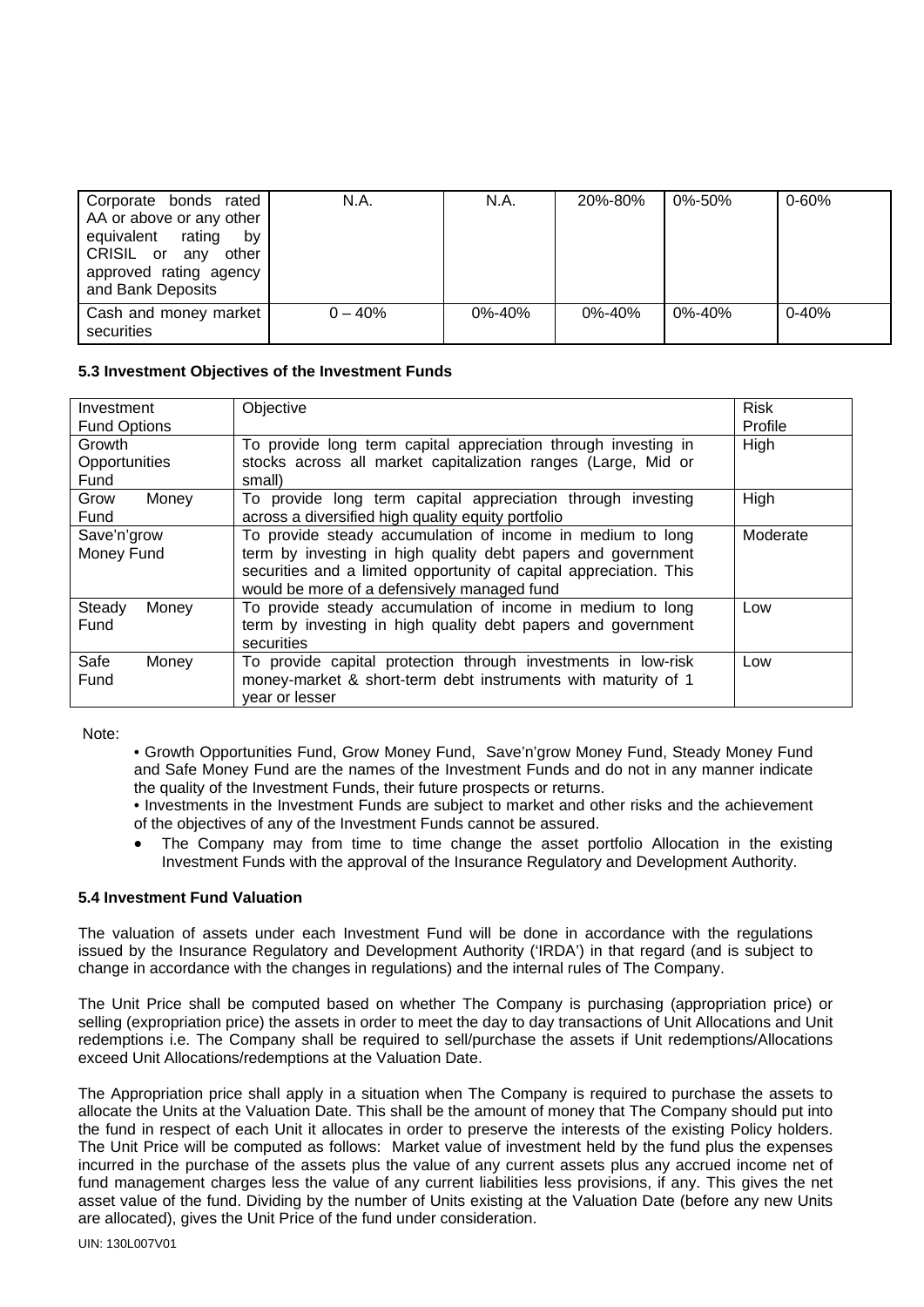The Expropriation price shall apply in a situation when The Company is required to sell assets to redeem the Units at the Valuation Date. This shall be the amount of money that The Company should take out of the fund in respect of each Unit it cancels in order to preserve the interests of the continuing Policy holders. The Unit Price will be computed as follows: Market Value of investment held by the fund less the expenses incurred in the sale of the assets plus the value of any current assets plus any accrued income net of fund management charges less the value of any current liabilities less provisions, if any. This gives the net asset value of the fund. Dividing by the number of Units existing at the Valuation Date (before any Units are redeemed), gives the Unit Price of the fund under consideration.

The Company is aiming to value the Investment Funds on each day the financial markets are open. The Company however, reserves the right to value less frequently in extreme circumstances, where the value of the assets may be too uncertain. In such circumstances The Company may defer valuation of assets until normality returns. Examples of such circumstances are:

a) When one or more stock exchanges which provide a basis for valuation for a substantial portion of the assets of the fund are closed other than for ordinary holidays.

b) When, as a result of political, economic, monetary or any circumstances out of the control of The Company, the disposal of the assets of the Investment Fund are not reasonable or would not reasonably be practicable without being detrimental to the interests of the remaining Policyholders invested in the Investment Fund;

c) During periods of extreme volatility of markets during which surrenders and Switches would, in the opinion of The Company, be detrimental to the interests of the existing Policy holders invested in the Investment Fund;

d) In case of natural calamities, strikes, war, civil unrest, riots and bandhs;

e) In the event of any force majeure or disaster that affects the normal functioning of The Company;

f) If so desired by the Insurance Regulatory and Development Authority.

#### **5.5 Investment Fund Addition**

The Company may from time to time create and add new Investment Funds with different fees/charges with the approval of the Insurance Regulatory and Development Authority and consequently, new Investments Funds may be made available to You. All the provisions of the Policy will apply to such new Investment Funds unless stated otherwise.

#### **5.6 Investment Fund Closure**

The Company reserves the right to close any Investment Fund at any time by giving a three month written notice of its intention to close an Investment Fund and from the date of such closure The Company will cease to create or cancel Units in the said Investment Fund ('Closing Investment Fund'). Closure of an Investment Fund will be on the happening of an event which in the sole opinion of The Company requires the said Investment Fund to be closed and such closure of an Investment Fund shall be subject to prior approved of Insurance Regulatory and Development Authority. The Company will require the Policy holder who has invested in the Closing Investment Fund to replace it with another Investment Fund/s ('Replacing Investment Fund') in the form specified by The Company and before the date specified in the written notice of The Company. Upon receiving Your notification, Units in the Closing Investment Fund allocated to this Policy will be cancelled on the last Valuation Date of the Closing Investment Fund. The Company will replace the Closing Investment Fund with the Replacing Investment Fund/s chosen by You, by creating Units in the Replacing Investment Fund/s, with proceeds from the cancellation of Units in the Closing Investment Fund on the last Valuation Date of the Closing Investment Fund.

If The Company has not received valid notification from You, for modification of Your Investment Fund Allocation by the time of closure of the Investment Fund, The Company will:

- •Switch Your funds from the Closing Investment Fund to the most conservative Investment Fund then available; and
- Change Your Investment Fund Allocation in such a way that the percentage allocated to the Closing Investment Fund is added to the percentage allocated to the most conservative Investment Fund option then available. Currently, the most conservative Investment Fund option is the Safe Money Fund**.** The Company would however declare the most conservative Investment Fund option from time to time depending upon its then current Investment profile.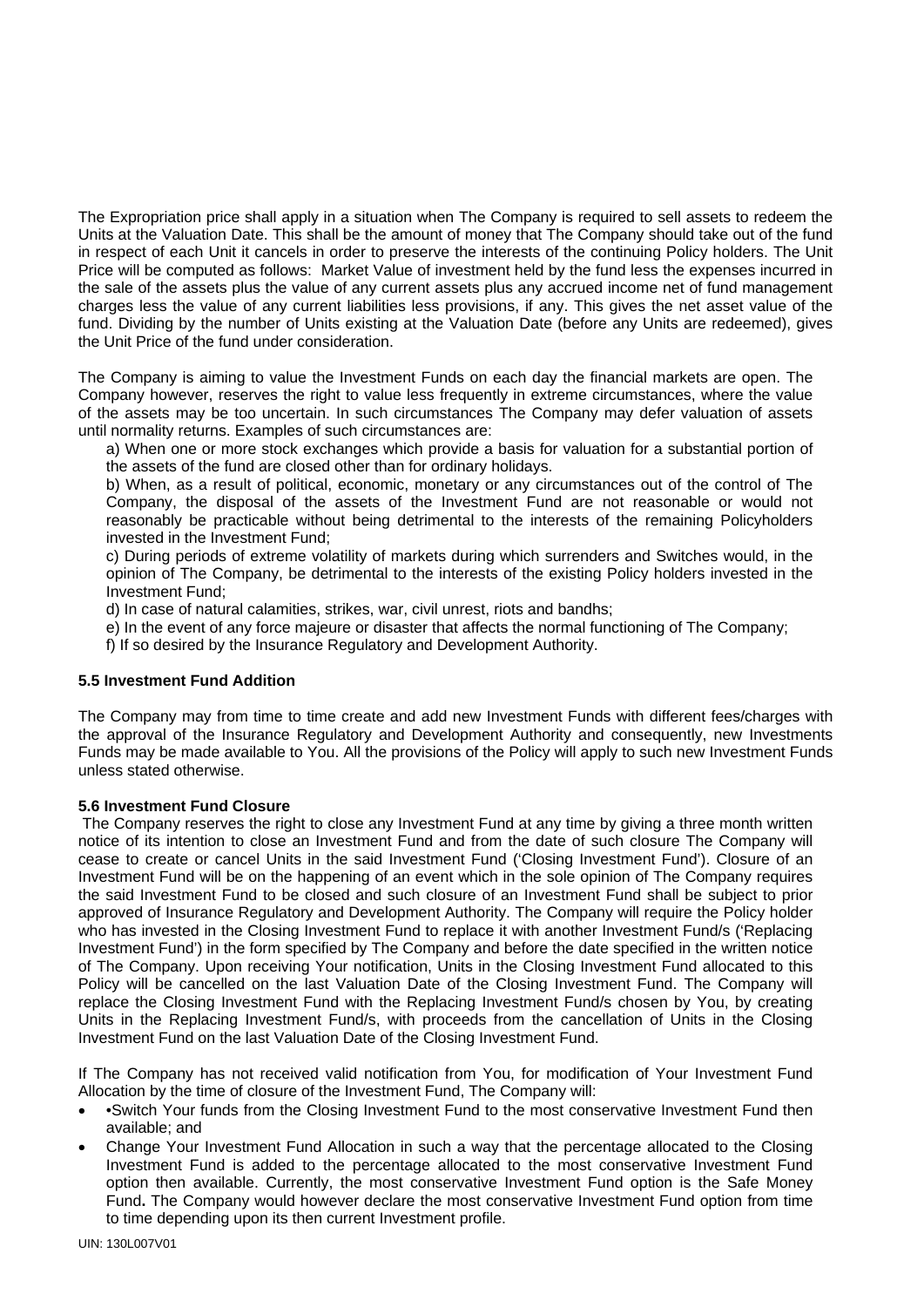# **5.7 Switch amongst Investment Funds**

You can apply for Switch of Your Investment Fund/s from one Investment Fund to another through a Switch Application Form specified by The Company. The facility of Switch would be subject to the administrative rules of The Company, existing at the time of Your Switch application. Switch of funds will be effected at a Unit Price declared on the date Your Switch application is received and accepted by The Company before 3.00 p.m. and on the next day's Unit Price declared if the application is received and accepted at The Company after 3.00 p.m. You are entitled to make four Switches per Policy Year free of charge. Every additional Switch in a Policy Year would be subject to a as mentioned in Section 7. Unutilised Switches of any Policy Year cannot be carried forward to the succeeding Policy Years. The minimum amount of a Switch transaction would be Rs.2,500.

# **5.8 Risks of investments**

Investment in any of the Investment Funds are subject to the following, amongst other risks:

- The premium paid in Unit Linked Insurance policies are subject to investment risks associated with capital markets and the NAVs of the units may go up or down based on the performance of the fund and factors influencing the capital market and the insured is responsible for his/her decisions.
- The past performance of these or other Investment Funds of The Company do not indicate the future performance of these Investment Funds.
- The investment risk in investment portfolio is borne by the Policy holder.

# **SECTION 6: UNITS**

#### **6.1 Creation of Units**

The Units shall be created based on the Unit Price.

Units will be created in the Investment Fund/s on receipt by The Company of the Single Premium alongwith a local cheque/demand draft payable at par at the place where the premium/application for Switch is received on the following basis:

- the same day's closing Unit Price shall be applicable if received by 3.00 p.m.
- the next day's closing Unit-Price shall be applicable if received after 3.00 p.m.

In respect of premiums received with outstation cheques/demand drafts at the place where the premium is received, the closing Unit Price of the day on which cheques/demand draft is realized shall be applicable.

#### **6.2 Cancellation of Units**

Units will be cancelled from the Investment Funds, wherein an application (including claims, surrender, Policy closure, Switch request, partial withdrawal) is received by The Company:

- by 3.00 p.m., at the same day's closing Unit-Price shall be applicable.
- after 3.00 p.m., at the next day's closing Unit-Price shall be applicable.

Under extraordinary circumstances, such as extreme volatility of the value of the investments of the Investment Funds The Company may delay cancellation of Units from an Investment Fund if it is necessary to do so in order to maintain fairness and equity between Policy holders remaining in that Investment Fund and the Policy holders leaving that Investment Fund. Where this applies, The Company may delay cancellation of all or part of the Investment Funds for upto 30 days. If The Company delays the cancellation, The Company will use the Unit Prices that apply on the day on which the cancellation actually takes place.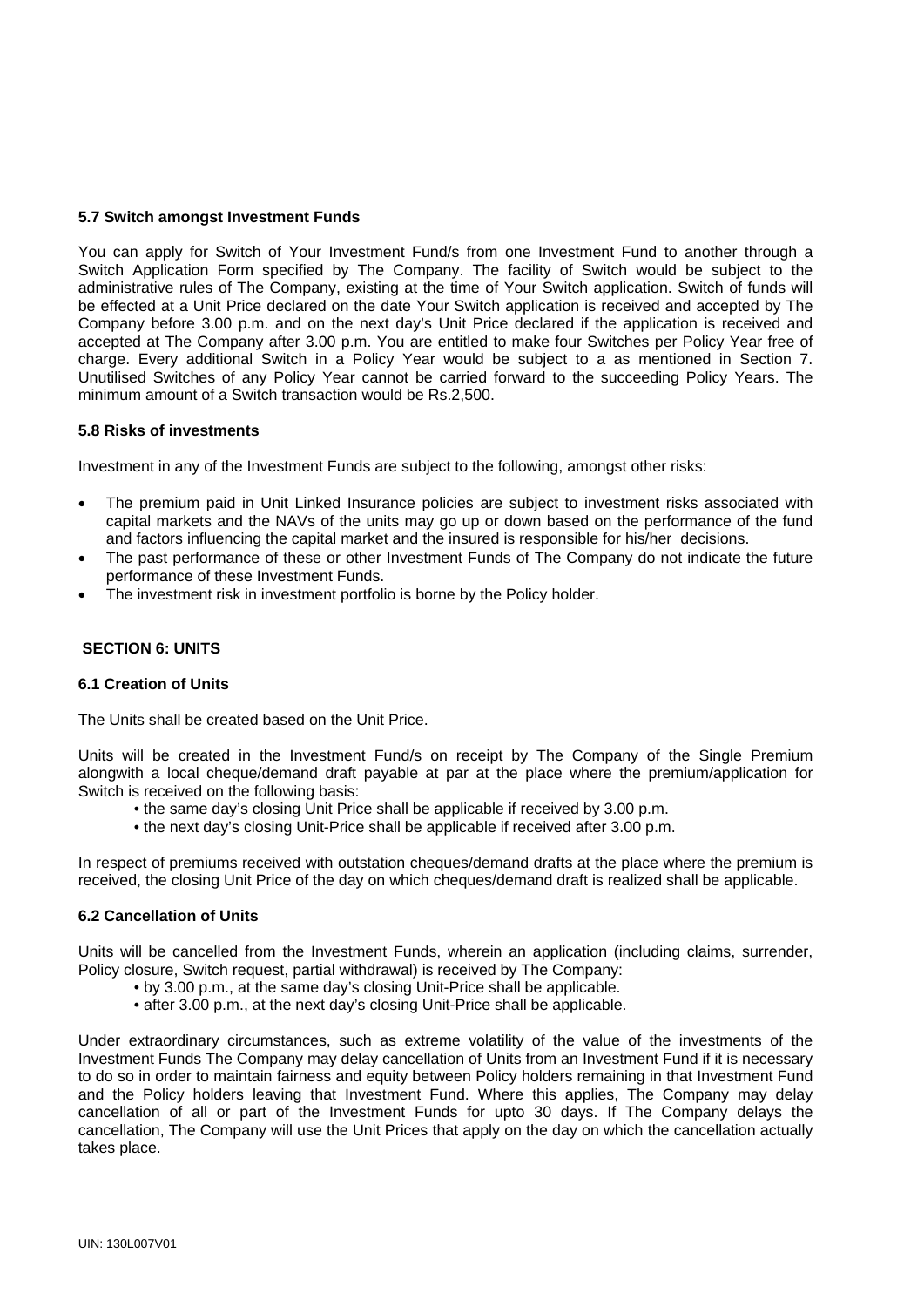# **SECTION 7: POLICY CHARGES**

# **7.1 Premium Allocation Charge**

The Premium Allocation Charge is a charge levied at the time of receipt of premium. This charge is recovered as a percentage of the Single Premium received by The Company. This charge is applied as per the following matrix depending upon the amount of Single Premium:

| Single                           | $Rs.100,000 -$ | Rs.200,000 | $Rs.500,000 -$ | Greater than |
|----------------------------------|----------------|------------|----------------|--------------|
| Premium                          | Rs 199,999     | Rs.499,999 | Rs. 24,99,999  | Rs.25,00,000 |
| Premium<br>Allocation<br>charges | 6.75%          | $6.00\%$   | 4.75%          | 3.75%        |

The balance known as Allocation amount is utilised to purchase Units for the Policy in accordance with the Investment Fund Allocation mentioned by You.

The Premium Allocation Charge for a Top Up Premium is 2.5%.

Service tax including cess and surcharge as per the prevailing rates will be applicable on all Premium Allocation Charges as per the prevailing rates, and will be deducted from the Single Premium/ Top Up Premium.

# **7.2 Policy Administration Charge**

The Policy Administration Charge will be deducted by cancellation of Units at the prevailing Unit Price on the corresponding Policy in each Policy Month. This charge in any Policy Year shall not be more than an amount equal to the compounded value of current charge at a rate of 5% (effective from April 2007).

The current Policy Administration Charge is Rs.65. Service tax including cess and surcharge will be applicable on the Policy Administration Charge as per the prevailing rates and will be deducted by cancellations of Units from the Policy Fund Value.

# **7.3 Fund Management Charge**

The Fund Management Charge is levied at the time of computation of Unit Price and is levied at the rate of 1.75% per annum for the Growth Opportunities Fund, 1.50% per annum for the Grow Money Fund, 1.25% per annum for the Save'n'grow Money Fund,1.00% per annum for the Steady Money Fund and 1.00% per annum for the Safe Money Fund. The Fund Management Charge will be charged by adjustment of the Units Prices on each Valuation Date. This charge shall not exceed 2.50% per annum for the Growth Opportunities Fund and the Grow money Fund, 2.00% for Save'n'grow money Fund and 1.75% for Steady Money Fund and Safe Money Fund. Service tax including cess and surcharge will be applicable on the Fund Management charge as per the prevailing rates and will be levied at the time of computation of Unit Price and adjusted in the Unit Price calculation.

# **7.4 Mortality Charge**

This Charge is levied to provide You the life insurance benefit. This charge is applied on the Sum At Risk (as defined below) and is deducted proportionately by cancellation of Units at the prevailing Unit Price on the corresponding Policy in each Policy Month.

Sum At Risk is defined as the excess of Sum Assured over Policy Fund Value as on the corresponding Policy in the Policy Month.

The annual Mortality Charge per thousand rupees of Sum at Risk for all Ages is as follows: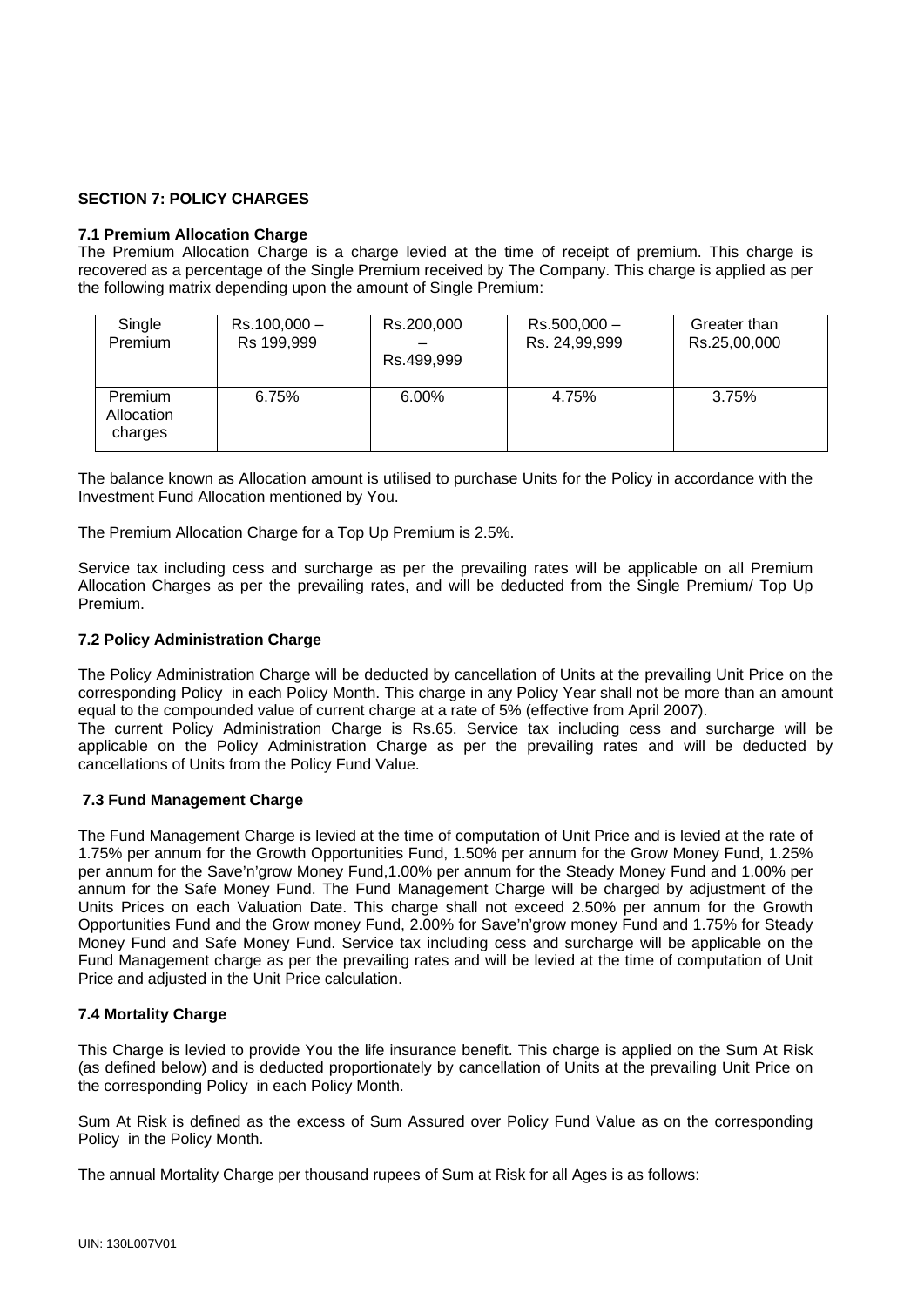| Age<br>Last<br><b>Birthday</b> | <b>Male</b><br>Rate per<br>thousand | Female<br>Rate per<br>thousand | Age<br>Last<br><b>Birthday</b> | Male<br>Rate per<br>thousand | Female<br>Rate per<br>thousand |
|--------------------------------|-------------------------------------|--------------------------------|--------------------------------|------------------------------|--------------------------------|
| $5\phantom{.0}$                | 0.50                                | 0.80                           | 38                             | 2.07                         | 1.66                           |
| 6                              | 0.46                                | 0.74                           | 39                             | 2.24                         | 1.78                           |
| $\overline{7}$                 | 0.48                                | 0.56                           | 40                             | 2.46                         | 1.91                           |
| 8                              | 0.48                                | 0.50                           | 41                             | 2.70                         | 2.07                           |
| 9                              | 0.48                                | 0.46                           | 42                             | 2.90                         | 2.24                           |
| 10                             | 0.46                                | 0.48                           | 43                             | 3.12                         | 2.46                           |
| 11                             | 0.54                                | 0.48                           | 44                             | 3.40                         | 2.70                           |
| 12                             | 0.64                                | 0.48                           | 45                             | 3.73                         | 2.90                           |
| 13                             | 0.78                                | 0.46                           | 46                             | 4.13                         | 3.12                           |
| 14                             | 0.86                                | 0.54                           | 47                             | 4.58                         | 3.40                           |
| 15                             | 0.92                                | 0.64                           | 48                             | 5.09                         | 3.73                           |
| 16                             | 0.99                                | 0.78                           | 49                             | 5.66                         | 4.13                           |
| 17                             | $\overline{1.05}$                   | 0.86                           | 50                             | 6.29                         | 4.58                           |
| 18                             | 1.10                                | 0.92                           | 51                             | 6.98                         | 5.09                           |
| 19                             | 1.15                                | 0.99                           | 52                             | 7.73                         | 5.66                           |
| 20                             | 1.20                                | 1.05                           | 53                             | 8.54                         | 6.29                           |
| 21                             | 1.24                                | 1.10                           | 54                             | 9.41                         | 6.98                           |
| 22                             | 1.28                                | 1.15                           | 55                             | 10.33                        | 7.73                           |
| 23                             | 1.31                                | 1.20                           | 56                             | 11.32                        | 8.54                           |
| 24                             | 1.34                                | 1.24                           | 57                             | 12.35                        | 9.41                           |
| 25                             | 1.36                                | 1.28                           | 58                             | 13.23                        | 10.33                          |
| 26                             | 1.38                                | 1.31                           | 59                             | 14.34                        | 11.32                          |
| 27                             | 1.39                                | 1.34                           | 60                             | 15.69                        | 12.35                          |
| 28                             | 1.40                                | 1.36                           | 61                             | 17.27                        | 13.23                          |
| 29                             | 1.40                                | 1.38                           | 62                             | 19.08                        | 14.34                          |
| 30                             | 1.40                                | 1.39                           | 63                             | 21.13                        | 15.69                          |
| 31                             | 1.41                                | 1.40                           | 64                             | 23.42                        | 17.27                          |
| 32                             | 1.44                                | 1.40                           | 65                             | 25.94                        | 19.08                          |
| 33                             | 1.50                                | 1.40                           | 66                             | 27.27                        | 21.13                          |
| 34                             | 1.57                                | 1.41                           | 67                             | 30.74                        | 23.42                          |
| 35                             | 1.66                                | 1.44                           | 68                             | 34.59                        | 25.94                          |
| 36                             | 1.78                                | 1.50                           | 69                             | 38.85                        | 27.27                          |
| 37                             | 1.91                                | 1.57                           | 70                             | 43.55                        | 30.74                          |

These rates in the above table are guaranteed to remain the same during the Policy Benefit Period.

Service tax including cess and surcharge will be applicable as per the prevailing rates.

# **7.5 Surrender Charge**

 The Surrender Charge to be levied may vary based on the duration of the Policy and are levied as a percentage of the Policy Fund Value, at the time of surrender. The Surrender Charges are as follows: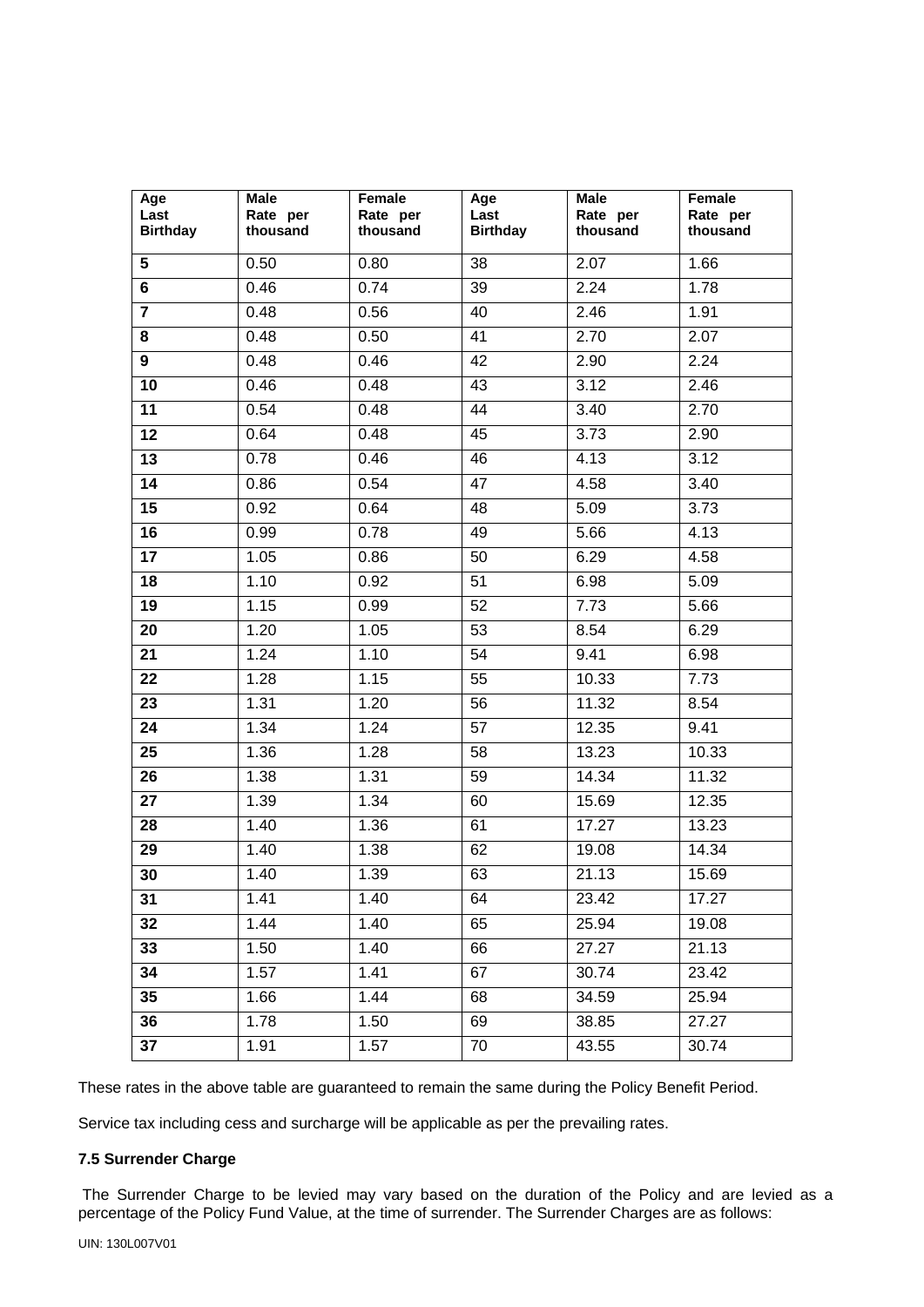| <b>Policy Year</b> | Surrender Charge as a % of Policy Fund Value |
|--------------------|----------------------------------------------|
| Year 1-3           | Surrender is not permitted                   |
| Year 4             | 2%                                           |
| Year 5             | 1%                                           |
| Year 6 onwards     | <b>NIL</b>                                   |

Service tax including cess and surcharge will be applicable on the Surrender Charge as per the prevailing rates (only at the time of surrender of the Policy ) and will be deducted from the Policy Fund Value on the date when Surrender Value is paid

# **7.6 Partial Withdrawal**

Two Partial Withdrawals are free of charge every Policy Year. Every subsequent Partial Withdrawal in a Policy Year is currently subject to a charge of Rs.100 per withdrawal. This charge shall not exceed Rs.300 per withdrawal at any point in time. Service tax including cess and surcharge will be applicable on the Partial Withdrawal Charge as per the prevailing rates.

# **7.7 Switch Charge**

Four Switches amongst Switches are free of charge per Policy Year. Every additional Switch in a Policy Year would be subject to a charge which is currently at Rs.100/per Switch; the same shall however not exceed Rs.300/per Switch. Service tax including cess and surcharge will be applicable on the Switch charge as per the prevailing rates.

# **SECTION 8: TERMINATION OF THE POLICY**

The Policy will terminate on the earliest of the following events:

- The date The Company receives Your application for Surrender of the Policy ;
- The Maturity Date of the Policy , as per Section 3.2;
- The date of intimation of the death of the Life Insured:

 • The date on which the Policy Fund Value becomes inadequate for the deduction of relevant Policy Charges or becomes less than Rs.25,000 (in this particular event, The Company will pay the Policy Fund Value)

# **SECTION 9: OTHER PROVISIONS**

#### **9.1 Taxation**

The tax benefits on the Policy would be as per the prevailing provisions of the tax laws in India. If required by the relevant legislations prevailing from time to time, The Company will withhold taxes from the benefits payable under the Policy .

The Company reserves the right to recover statutory levies including service tax by way of adjustment of the premiums paid by You or make necessary recoveries from the Policy Fund Value. As per the current laws, Service Tax including cess and surcharge at prevailing rates will be levied on all charges and any amount that is not allocated to Investment Funds in this Policy .

#### **9.2 Currency and Place of Payment**

All payments to or by The Company will be in Indian rupees and shall be in accordance with the prevailing Exchange Control regulations and other relevant laws of India.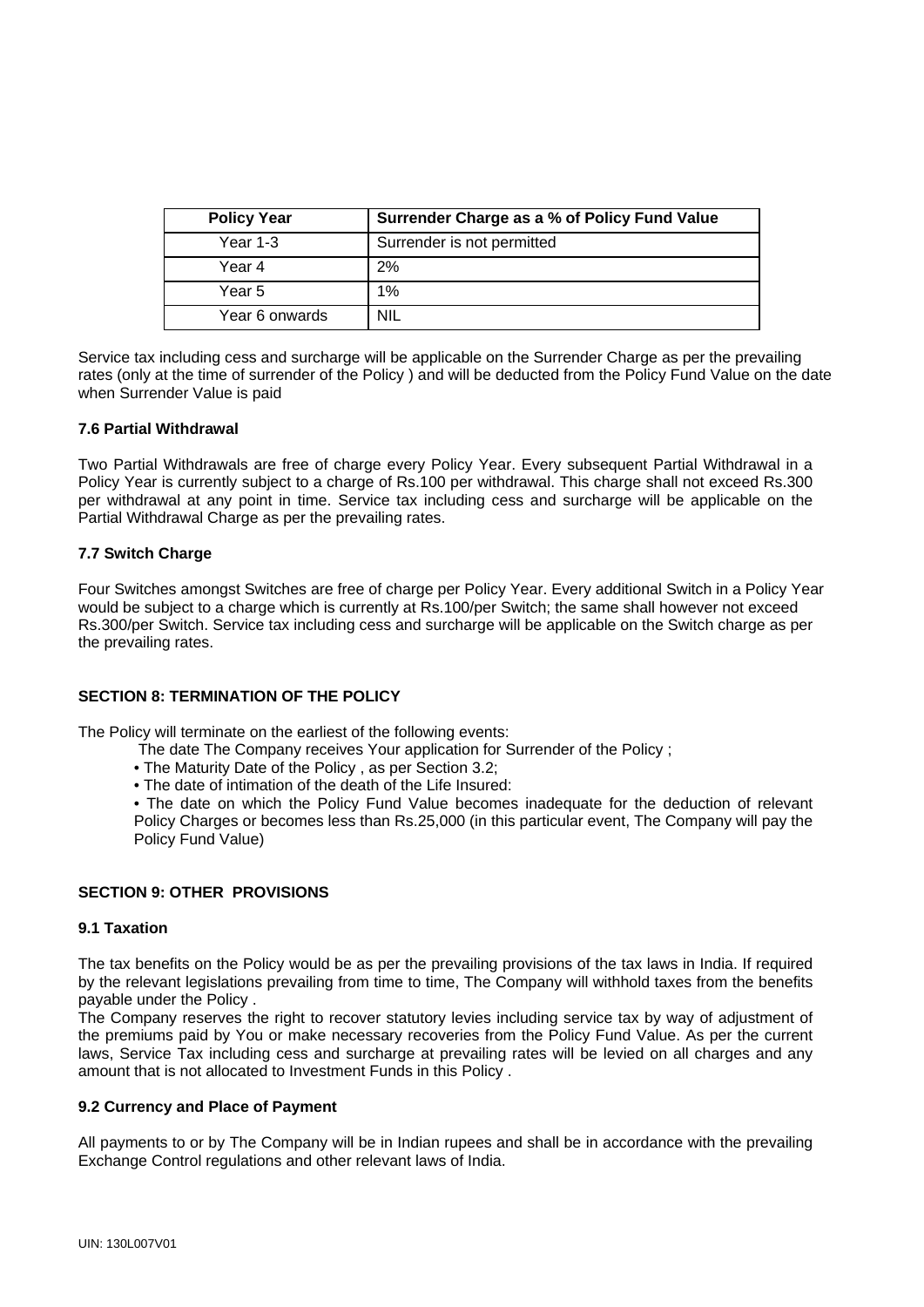#### **9.3 Unit Statement**

Unit Statement is a statement of Units held under the Policy and shall be issued on every Policy Anniversary Date and as and when transactions such as Switch of Investment Funds, Top Up Premium or Partial Withdrawal are affected.

#### **9.4 Customer Service**

You can seek clarification or assistance on the Policy from the following:

- The Agent from whom the Policy was bought
- The Customer Service Representative of The Company at toll free no. 1800 102 4444
- SMS "SERVICE" to 56677
- Email: service@bharti-axalife.com
- Mail to: Customer Service
	- Bharti AXA Life Insurance Company Ltd. Unit no 601 & 602, 6th floor Raheja Titanium, Off Western Express Highway, Goregaon (E), Mumbai-400 063

#### **9.5 Grievance Redressal**

1. In case you have any query or complaint/grievance, you may approach our office at the following address:

Bharti AXA Life Insurance Company Ltd. Unit No. 601 & 602, 6th floor, Raheja Titanium, Off Western Express Highway, Goregaon (E), Mumbai-400 063

 Contact No: Toll Free no.: 1800 102 4444 Email ID: complaints.unit@bharti-axalife.com www.bharti-axalife.com

2. In case you are not satisfied with the decision of the above office, or have not received any response within 10 days, you may contact the following official for resolution:

Complaint Redressal Officer

 Contact No: Toll Free no.: 1800 102 4444 Email ID: [cro@bharti-axalife.com](mailto:cro@bharti-axalife.com)

- 3. In case you are not satisfied with the decision/resolution of the Company, you may approach the Insurance Ombudsman at the address given below if your grievance pertains to:
	- Insurance claim that has been rejected or dispute of a claim on legal construction of the policy
	- Delay in settlement of claim
	- Dispute with regard to premium
	- Non-receipt of your insurance document

Address of the Insurance Ombudsman:

Office of the Insurance Ombudsman, Jeevan Seva Annexe, 3<sup>rd</sup> Floor, S.V.Road, Santacruz (W), MUMBAI – 400 054

 Contact No: 022 - 26106928 Email ID: [ombudsman@vsnl.net](mailto:ombudsman@vsnl.net)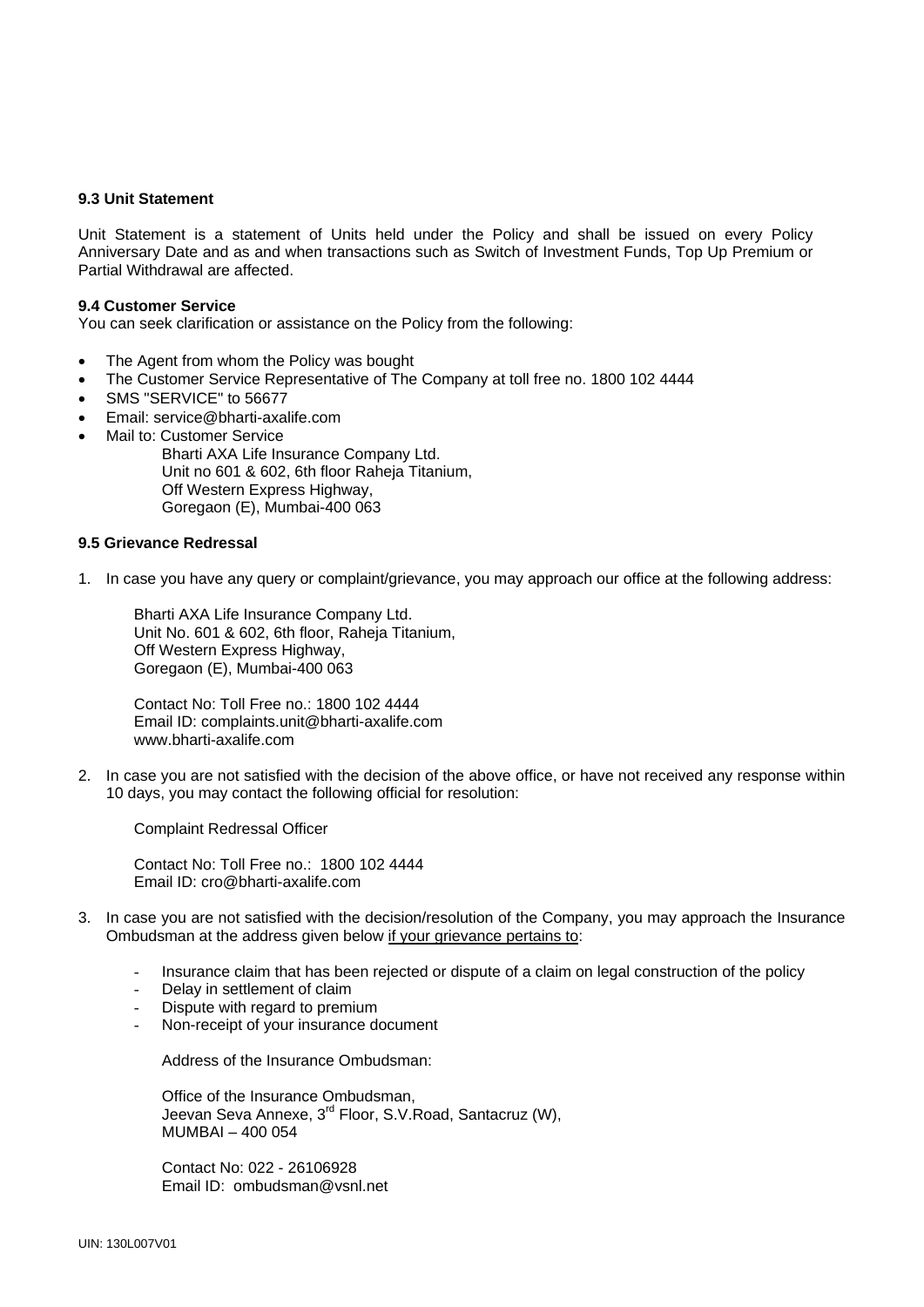- 4. The complaint should be made in writing duly signed by the complainant or by his legal heirs with full details of the complaint and the contact information of complainant.
- 5. As per provision 13(3)of the Redressal of Public Grievances Rules 1998, the complaint to the Ombudsman can be made
	- only if the grievance has been rejected by the Grievance Redressal Machinery of the Insurer
	- within a period of one year from the date of rejection by the insurer
	- if it is not simultaneously under any litigation.

A detailed list of all ombudsmen is also mentioned below:

| Office of the<br><b>Ombudsman</b> | Name of the<br><b>Ombudsmen</b> | <b>Contact Details</b>                                                                                                                                                | <b>Areas of Jurisdiction</b>                                                                 |
|-----------------------------------|---------------------------------|-----------------------------------------------------------------------------------------------------------------------------------------------------------------------|----------------------------------------------------------------------------------------------|
| AHMEDABAD                         | Shri Amitabh                    | Insurance Ombudsman<br>Office of the Insurance Ombudsman<br>2 nd floor, Ambica House<br>Nr. C.U.Shah College<br>5, Navyug Colony, Ashram Road,<br>AHMEDABAD - 380 014 | Gujarat, UT of Dadra &<br>Nagar Haveli, Daman and<br>Diu                                     |
|                                   |                                 | Tel.079- 27546150<br>Fax:079-27546142<br>E-mail:insombahd@rediffmail.com                                                                                              |                                                                                              |
| <b>BHOPAL</b>                     | Shri N.A.Khan                   | Insurance Ombudsman<br>Office of the Insurance Ombudsman<br>Janak Vihar Complex, 2 nd floor<br>Malviya Nagar,<br><b>BHOPAL</b>                                        | Madhya Pradesh &<br>Chhattisgarh                                                             |
|                                   |                                 | Tel. 0755-2769201/02 Fax:0755-2769203<br>E-mail: bimalokpalbhopal@airtelbroadband.in                                                                                  |                                                                                              |
| <b>BHUBANESHWAR</b>               | Shri S.K.Dhal                   | Insurance Ombudsman<br>Office of the Insurance Ombudsman<br>62, Forest Park<br><b>BHUBANESHWAR-751009</b>                                                             | Orissa                                                                                       |
|                                   |                                 | Tel.0674-2596461(Direct)<br>Secretary No.: 0674-2596455<br>Tele Fax - 0674-2596429<br>E-mail: ioobbsr@dataone.in                                                      |                                                                                              |
| <b>CHANDIGARH</b>                 | Shri K.M.Chadha                 | Insurance Ombudsman<br>Office of the Insurance Ombudsman S.C.O.<br>No.101, 102 & 103 2 nd floor, Batra Building<br>Sector 17-D,<br><b>CHANDIGARH - 160 017</b>        | Punjab, Haryana,<br>Himachal Pradesh, Jammu<br>& Kashmir, UT of<br>Chandigarh                |
|                                   |                                 | Tel.: 0172-2706196<br>Fax: 0172-2708274<br>E-mail: ombchd@yahoo.co.in                                                                                                 |                                                                                              |
| <b>CHENNAI</b>                    | Shri K.Sridhar                  | Insurance Ombudsman<br>Office of the Insurance Ombudsman<br>Fatima Akhtar Court, 4th floor, 453 (old 312)<br>Anna Salai, Teynampet,<br><b>CHENNAI - 600 018</b>       | Tamil Nadu, UT-<br>Pondicherry Town and<br>Karaikal (which are part of<br>UT of Pondicherry) |
|                                   |                                 | Tel. 044-24333678<br>Fax: 044-24333664<br>E-mail: insombud@md4.vsnl.net.in                                                                                            |                                                                                              |
| <b>NEW DELHI</b>                  | Sri P.K.Mishra                  | Insurance Ombudsman<br>Office of the Insurance Ombudsman<br>2/2 A, Universal Insurance Bldg. Asaf Ali Road<br><b>NEW DELHI-110 002</b>                                | Delhi & Rajashthan                                                                           |